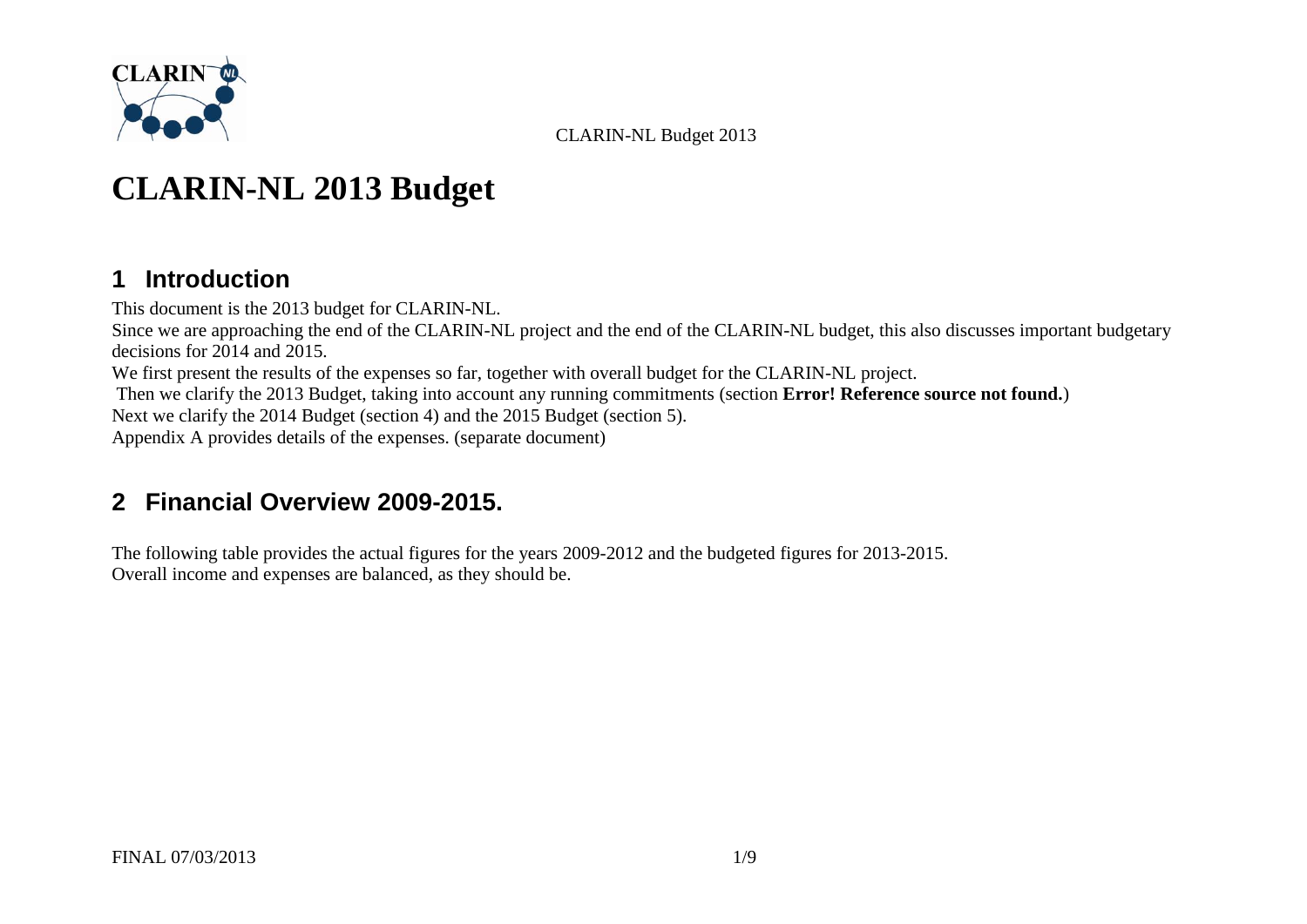

| <b>Financial Overview 2009-2015</b> | final | actual          | actual          | actual          | actual          | budget          | budget          | budget          |                         |
|-------------------------------------|-------|-----------------|-----------------|-----------------|-----------------|-----------------|-----------------|-----------------|-------------------------|
|                                     |       | 2009            | 2010            | 2011            | 2012            | 2013            | 2014            | 2015            | <b>Total</b>            |
| <b>Technical construction</b>       | 1.1   |                 | € 208,845.31    | € 222,000.00    | € 199,668.80    | € 172,624.00    | € 244,500.00    | $\epsilon$ 0.00 | €1,047,638.11           |
| Data conversion & creation          | 1.2   |                 | € 171,984.00    | € 35,339.32     | € 14,083.00     | $\epsilon$ 0.00 | $\in 0.00$      | $\epsilon$ 0.00 | € 221,406.32            |
| <b>Tools and services</b>           | 1.3   |                 | € 717,981.00    | € 604,595.10    | € 1,365,422.57  | € 1,511,004.59  | € 327,418.50    | $\epsilon$ 0.00 | 64,526,421.76           |
| User needs and usage cases          | 1.4   | € 24,790.89     | € 38,643.57     | € 119.40        | $\epsilon$ 0.00 | $\epsilon$ 0.00 | $\in 0.00$      | $\epsilon$ 0.00 | 63,553.86               |
| <b>Advanced LT services</b>         | 1.5   |                 |                 |                 | $\in 0.00$      | $\epsilon$ 0.00 | $\epsilon$ 0.00 | $\epsilon$ 0.00 | $\epsilon$ 0.00         |
| <b>Expertise centres</b>            | 1.6   |                 | 6,750.00        | € 2,250.00      | € 60,000.00     | € 187,690.00    | € 37,500.00     | $\epsilon$ 0.00 | € 294,190.00            |
| <b>Dissemination and training</b>   | 1.7   | € 18,410.15     | € 36,031.25     | € 75,583.12     | € 96,002.54     | € 148,385.88    | € 99,346.81     | € 5,000.00      | €478,759.75             |
| Coordination & management           | 1.8   | € 144,811.07    | €190,380.43     | € 174,998.57    | € 249,370.33    | € 188,958.00    | € 134,715.20    | $\epsilon$ 0.00 | €1,083,233.60           |
| <b>EU</b> Level                     | 1.9   |                 |                 | €4,223.08       | € 322,127.29    | € 255,000.00    | € 260,100.00    | € 535,910.00    | €1,377,360.37           |
|                                     |       |                 |                 |                 |                 |                 |                 |                 |                         |
| <b>Totaal</b>                       |       | € 188,012.11    | € 1,370,615.56  | € 1,119,108.59  | € 2,306,674.53  | € 2,463,662.47  | €1,103,580.51   | € 540,910.00    | € 9,092,563.77          |
| <b>Cumulatief</b>                   |       | € 188,012.11    | € 1,558,627.67  | € 2,677,736.26  | € 4,984,410.79  | € 7,448,073.26  | € 8,551,653.77  | € 9,092,563.77  | <b>TRUE</b>             |
|                                     |       |                 |                 |                 |                 |                 |                 |                 |                         |
| <b>Inkomsten Other</b>              |       | $\epsilon$ 0.00 | $\epsilon$ 0.00 | $\epsilon$ 0.00 | € 10,000.00     | € 72,563.77     | $\epsilon$ 0.00 | $\epsilon$ 0.00 | € 82,563.77             |
| <b>Inkomsten NWO</b>                |       | $\epsilon$ 0.00 | € 2,700,000.00  | € 1,900,000.00  | € 1,900,000.00  | € 1,250,000.00  | € 800,000.00    | €460,000.00     | $\epsilon$ 9,010,000.00 |
| <b>Inkomsten Totaal</b>             |       | $\epsilon$ 0.00 | € 2,700,000.00  | €1,900,000.00   | €1.910.000.00   | € 1,322,563.77  | 6800,000.00     | €460,000.00     | € 9,092,563.77          |
| <b>Ink Cumulatief</b>               |       | $\epsilon$ 0.00 | € 2,700,000.00  | €4,600,000.00   | € 6,510,000.00  | € 7,832,563.77  | € 8,632,563.77  | € 9,092,563.77  | <b>TRUE</b>             |
| <b>Income Cum - Expenses Cum</b>    |       | $-£$ 188,012.11 | € 1,141,372.33  | € 1,922,263.74  | € 1,525,589.21  | € 384,490.51    | € 80,910.00     | $\epsilon$ 0.00 |                         |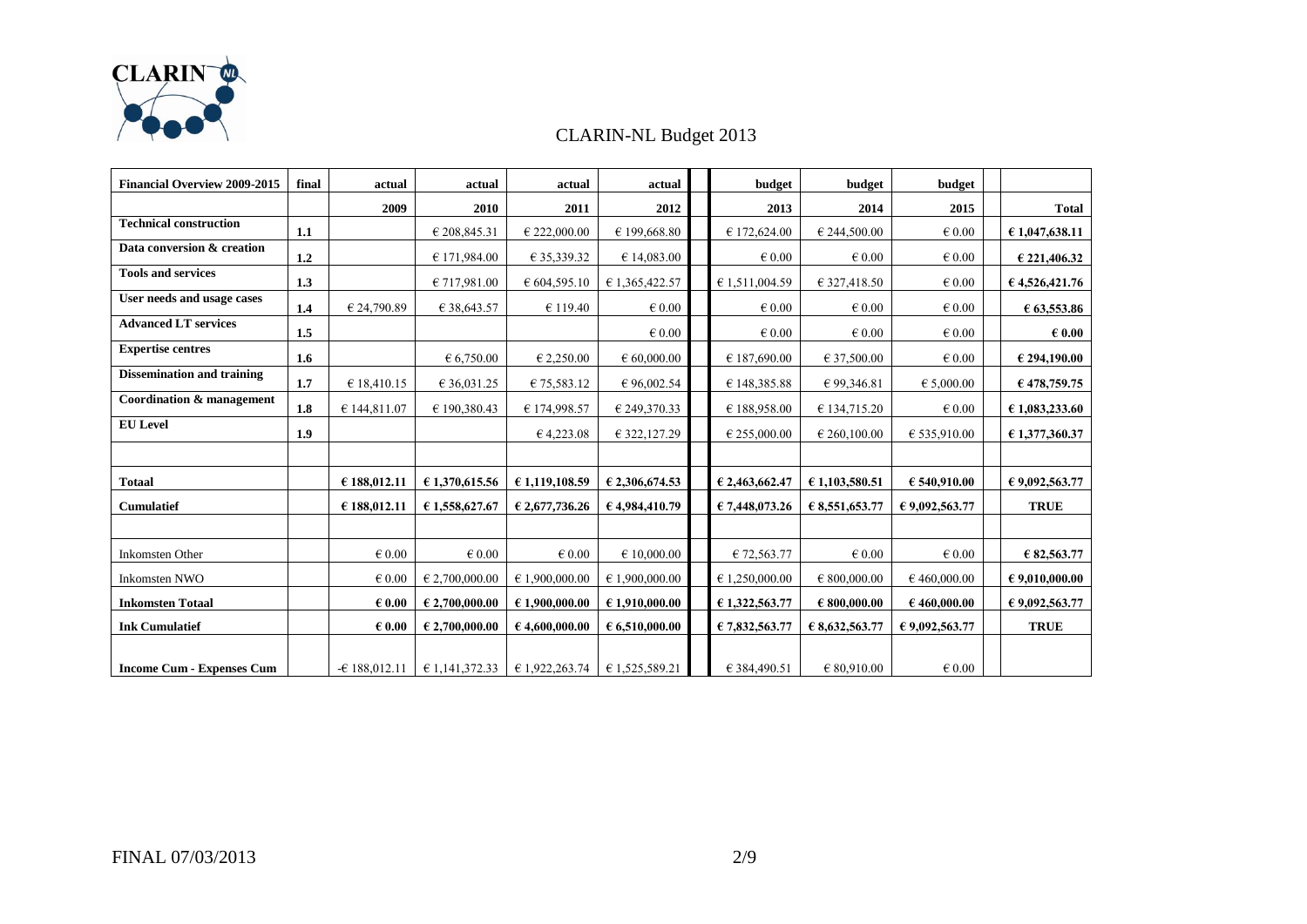

## **3 Clarification 2013 Budget**

| Budget 2013                          | final | budget           |  |  |  |
|--------------------------------------|-------|------------------|--|--|--|
|                                      |       | 2013             |  |  |  |
| <b>Technical construction</b>        | 1.1   | € 172,624.00     |  |  |  |
| Data conversion & creation           | 1.2   | $\epsilon$ 0.00  |  |  |  |
| <b>Tools and services</b>            | 1.3   | € 1,511,004.59   |  |  |  |
| User needs and usage cases           | 1.4   | $\in 0.00$       |  |  |  |
| <b>Advanced LT services</b>          | 1.5   | $\epsilon$ 0.00  |  |  |  |
| <b>Expertise centres</b>             | 1.6   | € 187,690.00     |  |  |  |
| <b>Dissemination and training</b>    | 1.7   | € 148,385.88     |  |  |  |
| <b>Coordination &amp; management</b> | 1.8   | € 188,958.00     |  |  |  |
| <b>EU</b> Level                      | 1.9   | € 255,000.00     |  |  |  |
|                                      |       |                  |  |  |  |
| <b>Totaal</b>                        |       | $E$ 2,463,662.47 |  |  |  |
| <b>Cumulatief</b>                    |       | € 7,448,073.26   |  |  |  |
|                                      |       |                  |  |  |  |
| <b>Inkomsten Other</b>               |       | € 72,563.77      |  |  |  |
| <b>Inkomsten NWO</b>                 |       | € 1,250,000.00   |  |  |  |
| <b>Inkomsten Totaal</b>              |       | €1,322,563.77    |  |  |  |
| <b>Ink Cumulatief</b>                |       | $E$ 7,832,563.77 |  |  |  |
|                                      |       |                  |  |  |  |
| <b>Income Cum - Expenses Cum</b>     |       | € 384,490.51     |  |  |  |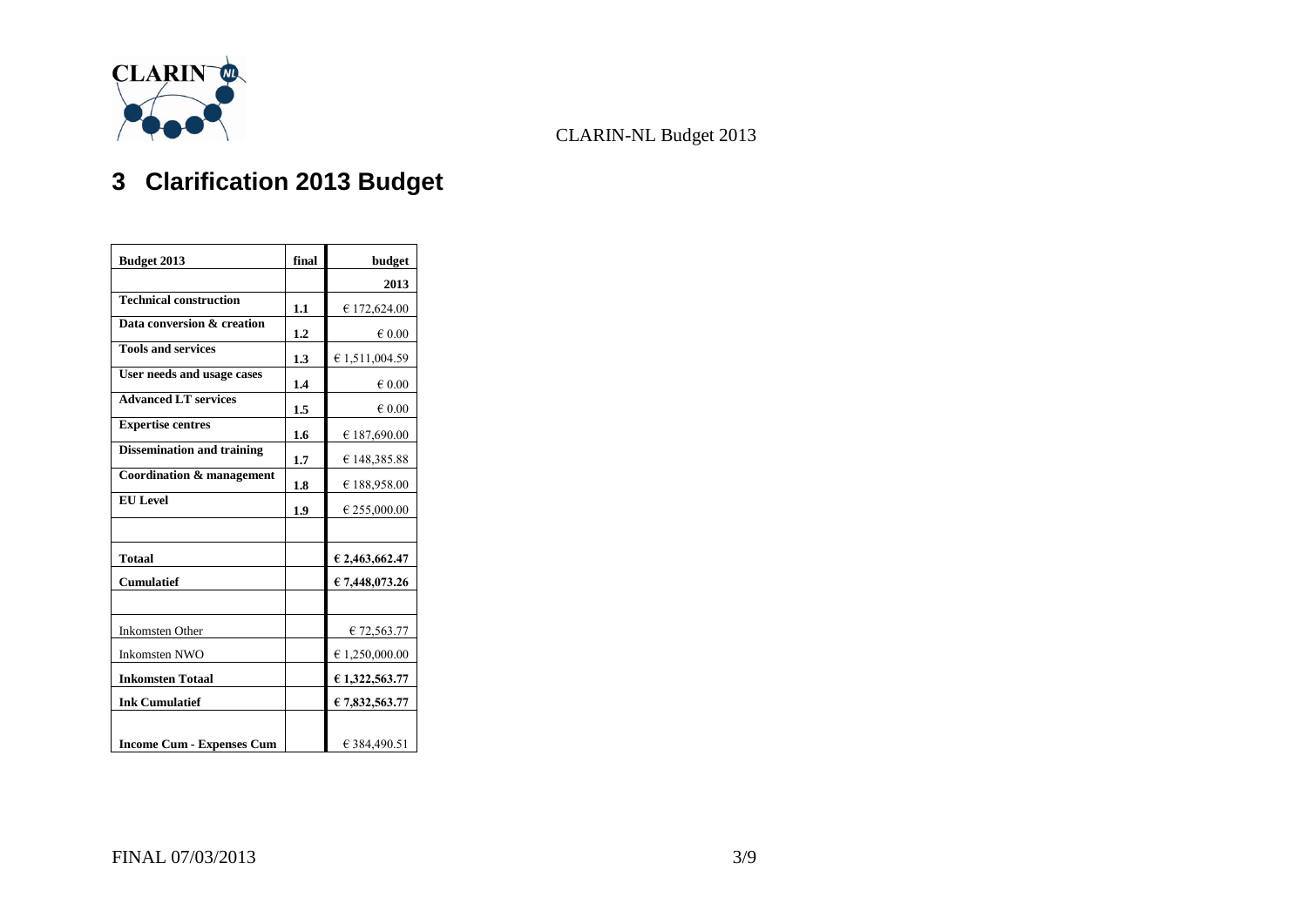

#### *3.1 Income*

- 1.25 million from NWO
- 2100 euro from CLARIN ERIC (travel reimbursement Sophia Conference)
- App. 70k from CLARIN ERIC for ERIC costs paid by CLARIN-NL in 2012.

### *3.2 Expenses*

We list the major budget items. All details can be found in Appendix \*\*. Further clarification and justification in the CLARIN-NL 2013 Work Plan

- 1.1 Major Items
	- o Infrastructure projects CLAVAS, HI, Integration (CLAPOP)
	- o Metadata Harmonisation
	- o IIP final payment will have to be paid only as of 2014, so is not part of the 2013 budget.
	- o Salary EB CTO (higher than expected because of underbudgeting in 2012)
	- o Budget Item for unexpected costs
- $\bullet$  1.2 No expenses
- 1.3 Major Items
	- o Advances Call 4 Projects and LAISEANG
	- o Final Payments Call 3 Projects
	- o Final Payments many Call 2 Projects
	- o Final payment Call 1 Project TDS-Curator
	- o Final Payment Beeld & Geluid
	- o Salary CLAM-support
	- o Salary ISOCAT Coordinator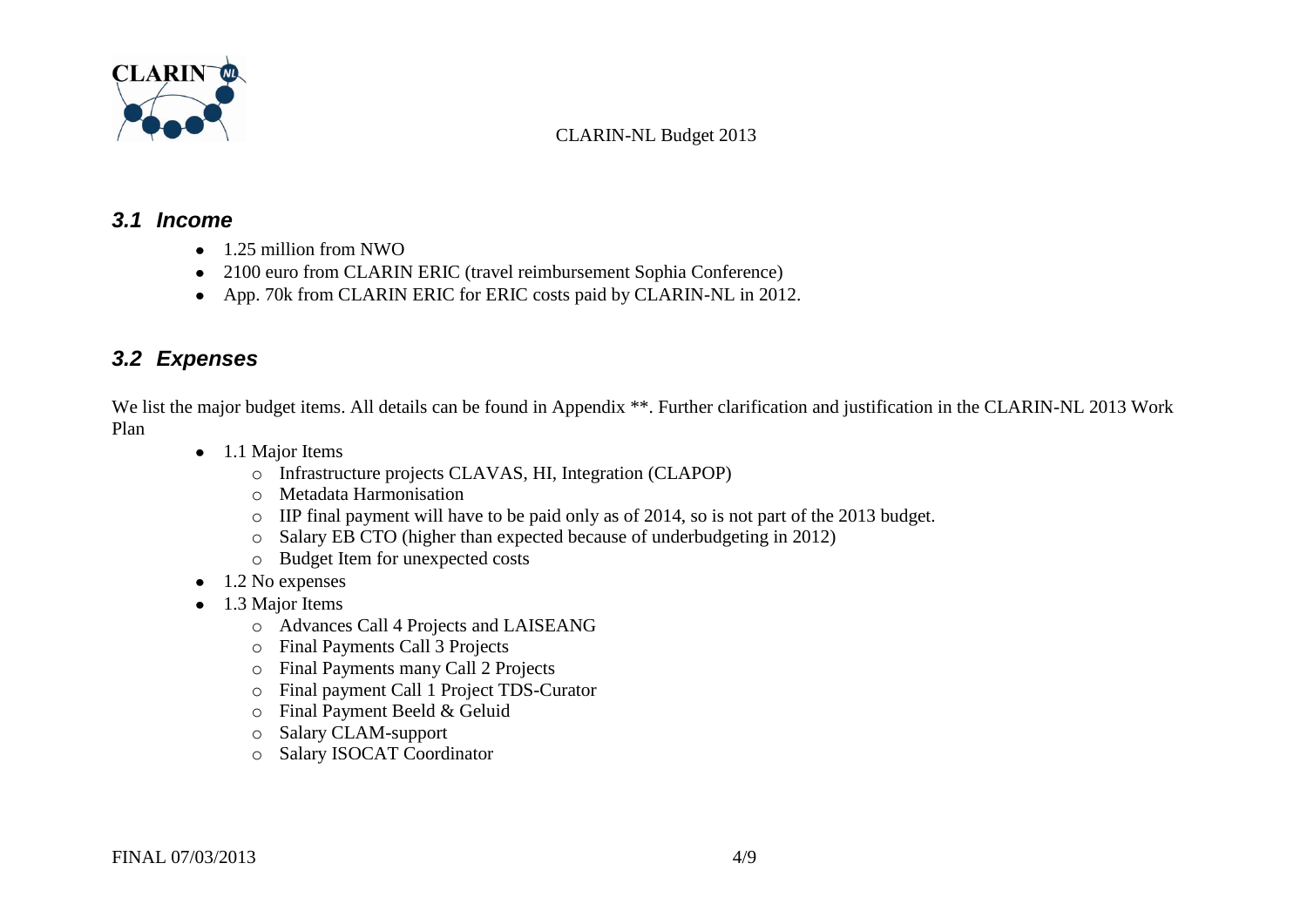

- o MinDisc project
- o Final payment NLDB/KB
- o Final Payment MD4T project
- o All payments UBU as Data Provider
- o TTNWW final payment
- o S&D final payment
- $\bullet$  1.4 No expenses
- $\bullet$  1.5 No expenses
- 1.6 Major Items
	- o Data Curation Service
	- o Nederlab
- 1.7 Major Items
	- o Movies / Screen Captures
	- o Website Maintenance and Website transition to Drupal 7
	- o Editorial Work eD&R 2013 & membership ED&R 2012
	- o Education pre-study and Implementation
	- o Lingua Open Access
	- o Salary EB PR
	- o Support for Events
	- o Support for Travel
	- o Budget Item for unexpected costs (general)
- 1.8 Major items
	- o Salaries EB Chair, programme director and project secretary
	- o Meetings Costs
	- o Travel Costs
- 1.9 CLARIN ERIC yearly fee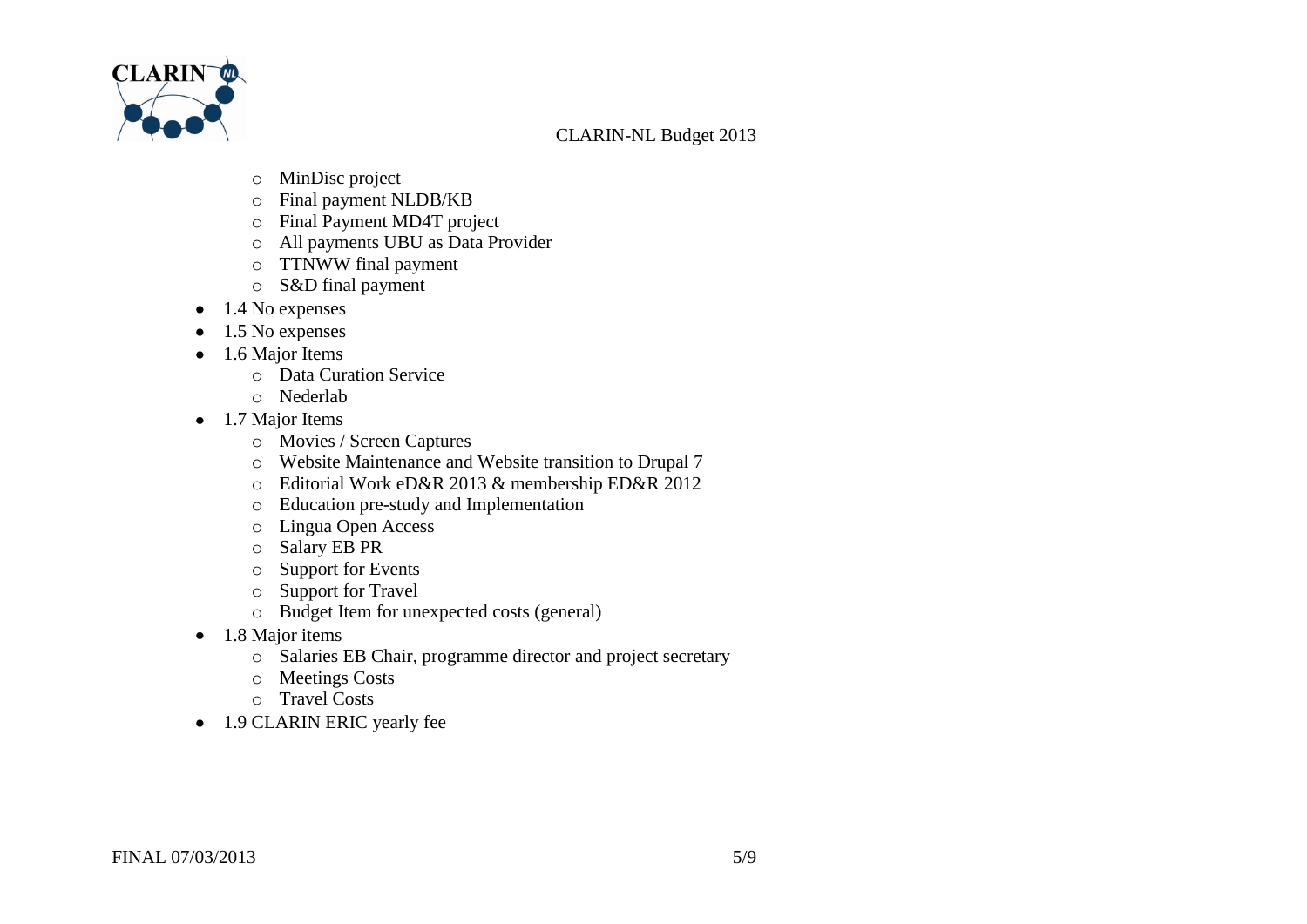

## <span id="page-5-0"></span>**4 Clarification 2014 Budget**

| <b>Financial Overview 2009-2015</b> | final | budget                |
|-------------------------------------|-------|-----------------------|
|                                     |       | 2014                  |
| <b>Technical construction</b>       | 1.1   | € 244,500.00          |
| Data conversion & creation          | 1.2   | $\epsilon$ 0.00       |
| <b>Tools and services</b>           | 1.3   | € 327,418.50          |
| User needs and usage cases          | 1.4   | $\epsilon$ 0.00       |
| <b>Advanced LT services</b>         | 1.5   | $\epsilon$ 0.00       |
| <b>Expertise centres</b>            | 1.6   | € 37,500.00           |
| <b>Dissemination and training</b>   | 1.7   | € 99,346.81           |
| Coordination & management           | 1.8   | € 134,715.20          |
| <b>EU</b> Level                     | 1.9   | € 260,100.00          |
|                                     |       |                       |
| <b>Totaal</b>                       |       | € 1,103,580.51        |
| <b>Cumulatief</b>                   |       | € 8,551,653.77        |
|                                     |       |                       |
| <b>Inkomsten Other</b>              |       | $\epsilon$ 0.00       |
| <b>Inkomsten NWO</b>                |       | € 800,000.00          |
| <b>Inkomsten Totaal</b>             |       | $\epsilon$ 800,000.00 |
| <b>Ink Cumulatief</b>               |       | € 8,632,563.77        |
| <b>Income Cum - Expenses Cum</b>    |       | € 80,910.00           |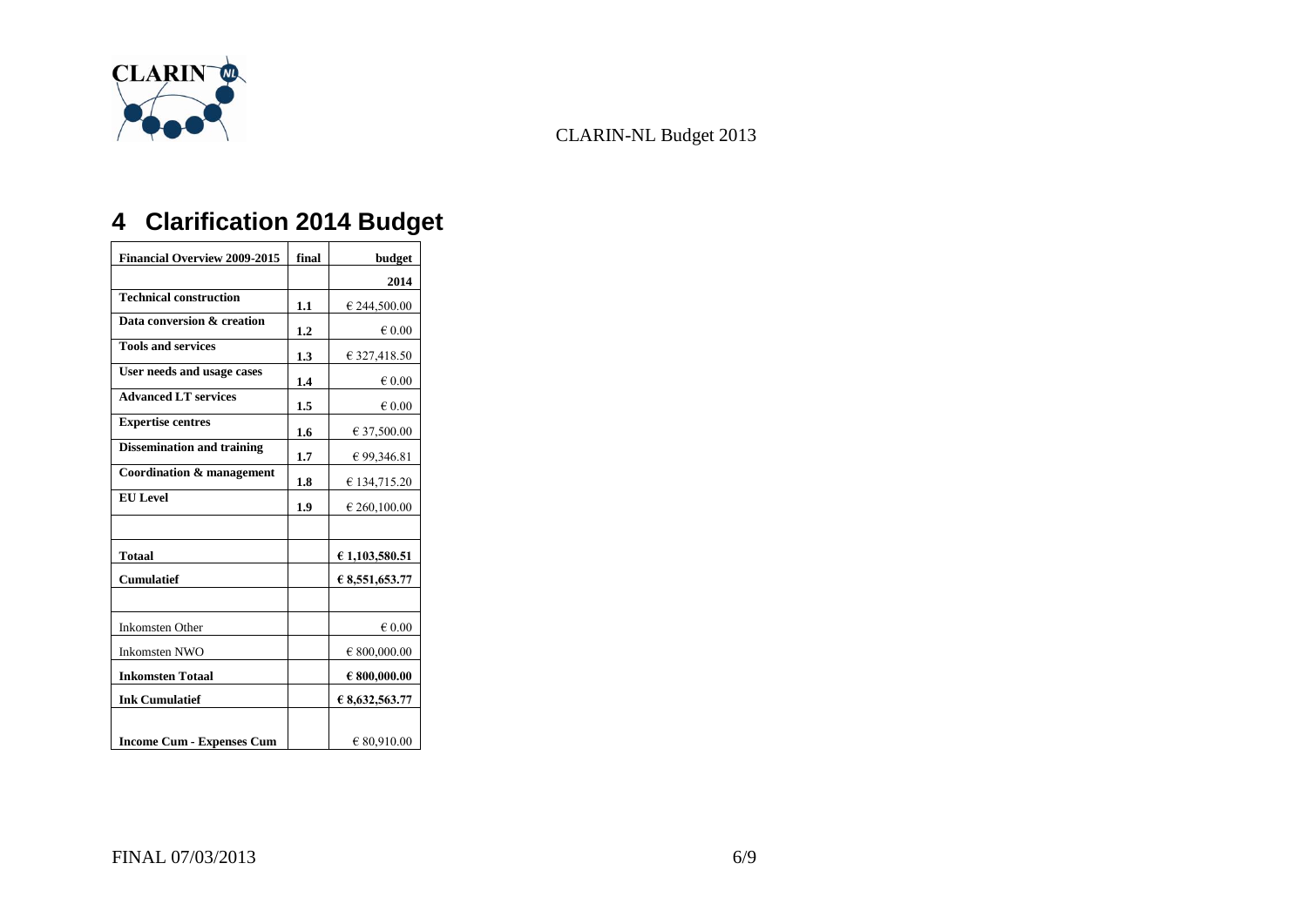

We list the major budget items. All details can be found in [Appendix A.](#page-8-0)

- 1.1 Major Items
	- o Infrastructure projects IIP and Integration (CLAPOP)
	- o Metadata Harmonisation
	- o Salary EB CTO
	- o Budget Item for unexpected costs
- $\bullet$  1.2 No expenses
- 1.3 Major Items
	- o Final Payments Call 4 Projects and LAISEANG
	- o Salary ISOCAT Coordinator
	- o An additional University Library as Data Provider
- $\bullet$  1.4 No expenses
- $\bullet$  1.5 No expenses
- 1.6 Major Items
	- o Nederlab
- 1.7 Major Items
	- o Movies / Screen Captures
	- o Website Maintenance and Website transition to Drupal 7
	- o Membership ED&R 2013
	- o Salary EB PR
	- o Support for Events
	- o Support for Travel
	- o Final Event
	- o Budget Item for unexpected costs (general)
- 1.8 Major items
	- o Salaries EB Chair, programme director and project secretary
	- o Meetings Costs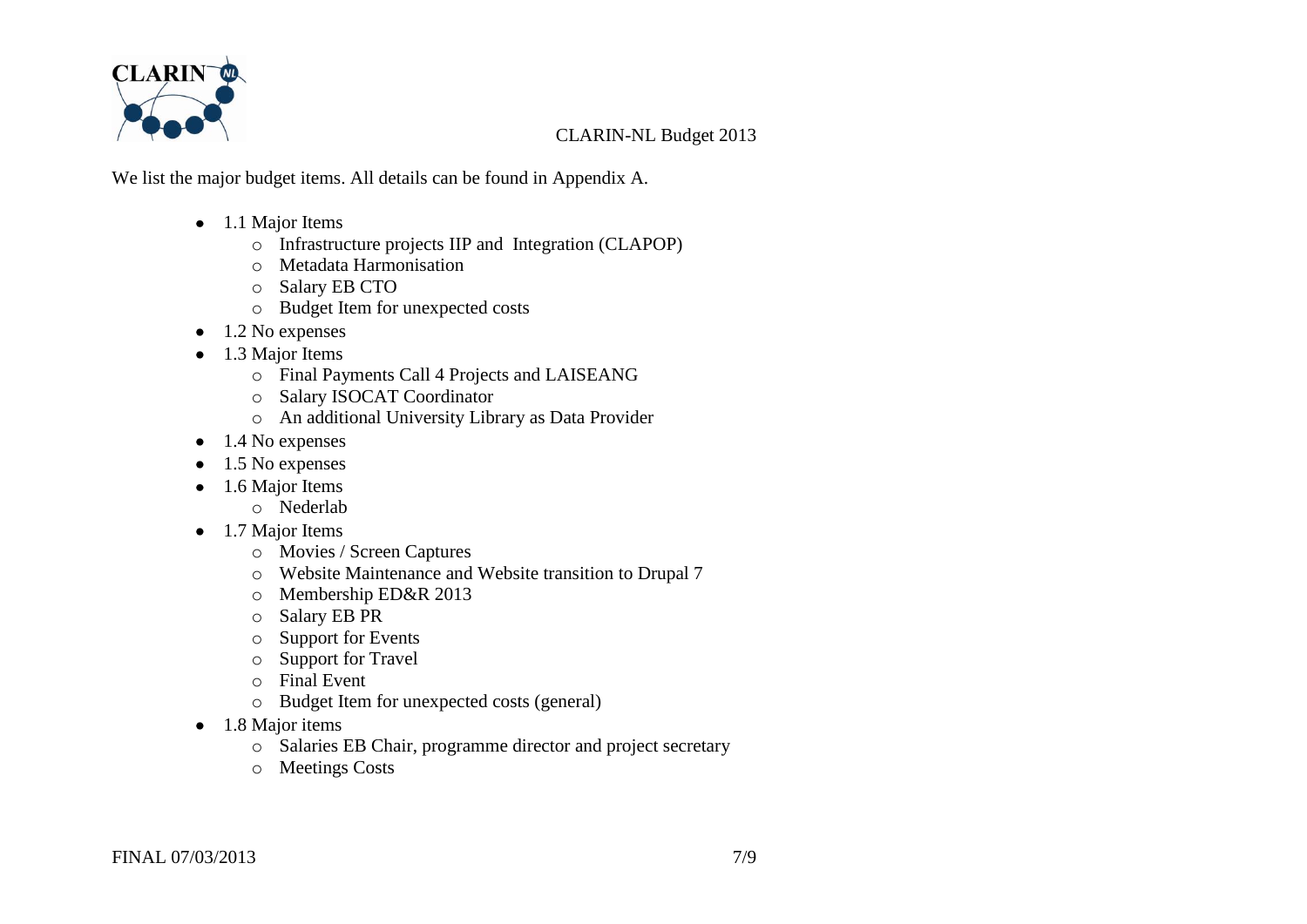

o Travel Costs • 1.9 CLARIN ERIC yearly fee

## <span id="page-7-0"></span>**5 Clarification 2015 Budget**

In 2015, there are only costs for the Final Event and for the CLARIN ERIC fees.